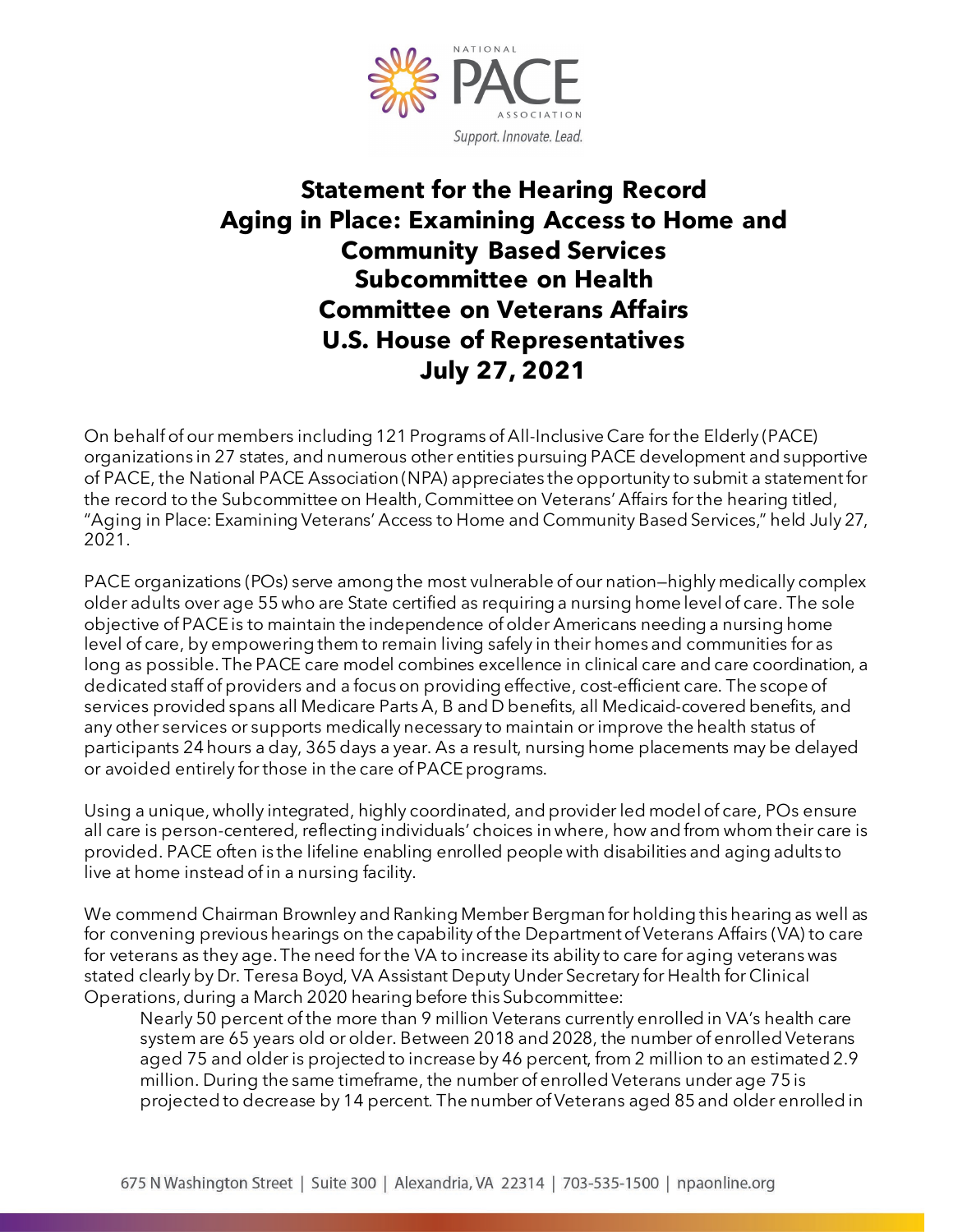the system has increased almost 300 percent between 2003 and 2018 and is projected to surge close to 500 percent by 2038.

The VA has further estimated that of these aging veterans, roughly 80% will need long term services and supports; home and community based services (HCBS), including PACE, could meet many of those care demands. In a 2020 report, the Government Accountability Office (GAO) stated expenditures for long term care will more than double by fiscal year 2037 to \$14.3B with the majority, \$7.5B being spent on institutional care. And of those total expenditures, the percentage to be spent to meet the long term care needs of veterans with service-connected disabilities is projected to rise to 79% or \$11.3B by 2037.

POs are proud to have veterans among their program participants. Historically, there has been an effort by the VA to increase the number of veterans receiving HCBS as an alternative to institutional care. The Veterans Health Administration first examined PACE through a successful All Inclusive Care Delivery Pilot during 2001 –2004. In 2010, as part of the VA-wide initiative to rebalance their provision of long-term care services and supports, the Patient-Centered Alternatives to Institutional Extended Care Program was implemented. From 2010 to 2012, twelve POs partnered with seven Veterans Affairs Medical Centers (VAMCs) to care for eligible veterans. By September 2014, 16 POs had contracted with their local VAMCs. Both the Pilot and the Program were effective in reducing utilizationof hospital and nursing home care by elderly , frail veterans, increasing veteran satisfaction and heightening caregiver satisfaction.

However, since then, with the implementation of the Veterans Choice Program and its new contracting requirements coupled with limited and uncertain funding, it has been much more difficult for PACE organizations to sustain collaborations with local VAMCs or begin new ones. Today, only ten POs continue to partner with local VAMCs though Veterans Care Agreements, and the number of veterans enrolled as a result of those partnerships has decreased—despite the direction of The MISSION Act and the establishment of the Community Care Program to provide community-based care to veterans.

NPA believes substantially increasing the number of PACE organization – Veterans Affairs Medical Center (VAMC) partnerships can help the VA increase access to HCBS as well as decrease expenditures. During the prior Subcommittee hearing, Dr. Boyd acknowledged the clear desire for HCBS by veterans and the possible cost implications, stating "Veterans want to spend as much of their time as possible at home . . . . [t]hat means shifting resources to in-home programs. That will save us money on one side, but it's also the right thing to do for veterans and for their health."

The capitated and fully risk bearing payment model underlying PACE provides a strong incentive for PACE organizations to avoid duplicative or unnecessary services while encouraging the use of appropriate community-based alternatives to avoidable hospital and nursing home care. No service limits apply; PACE programs have the regulatory and financial autonomy to provide care and services as needed in the home, in the PACE centers and as needed in other settings such as physician offices, hospitals and nursing facilities.

Furthermore, expanding the use of PO-VAMC partnerships will help the VA address the three challenges to meeting the expected demand for long term care identified by GAO in 2020: workforce shortages, misaligned service locations to veterans' residences and lack of appropriate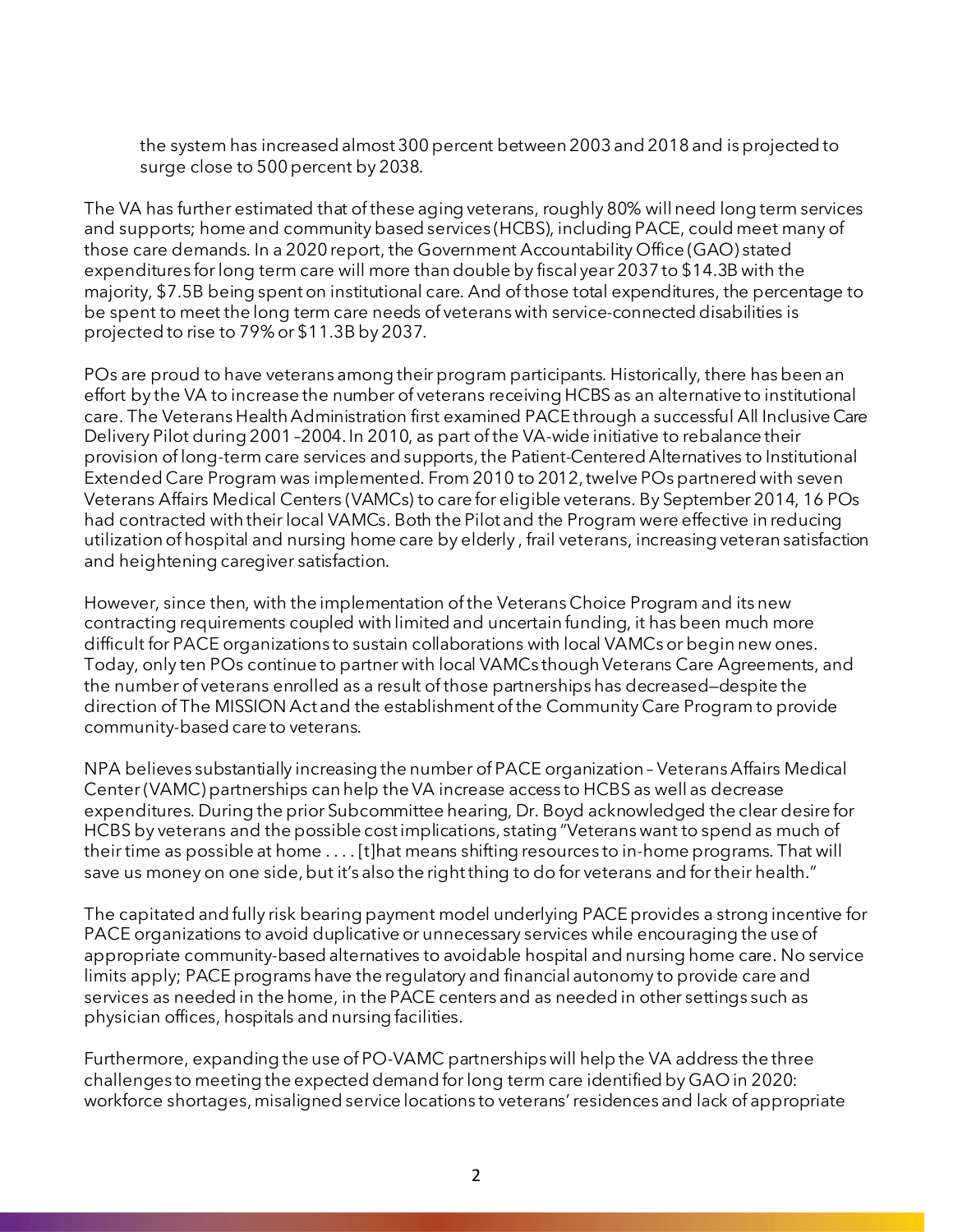long term care settings for veterans experiencing specialty care needs such as dementia care and behavioral health. Regarding workforce shortages, referring veterans to PACE will decrease the demand for services within the VA system overall. Geographically, across the 30 states in which POs are located, many are in traditionally underserved communities-both rural and urban. And PACE has demonstrated competencies in caring for older Americans with dementia and behavioral health conditions. Nearly half of all PACE participants (46%) live with dementia while depressive, bipolar and paranoid disorders are the second most common conditions experienced by PACE participants.

NPA remains deeply committed to supporting existing PACE-VAMC collaborations and facilitating new ones under the Veterans Community Care program, established by The MISSION Act of 2018 (P.L. 115-812). Our membership also remains eager to work with the VA and the Subcommittee to ensure continued and expanded access to HCBS for veterans through the PACE model of care. In closing, NPA thanks Chairman Brownley and Ranking Member Bergman for their strong, continued leadership on this vitally important issue.